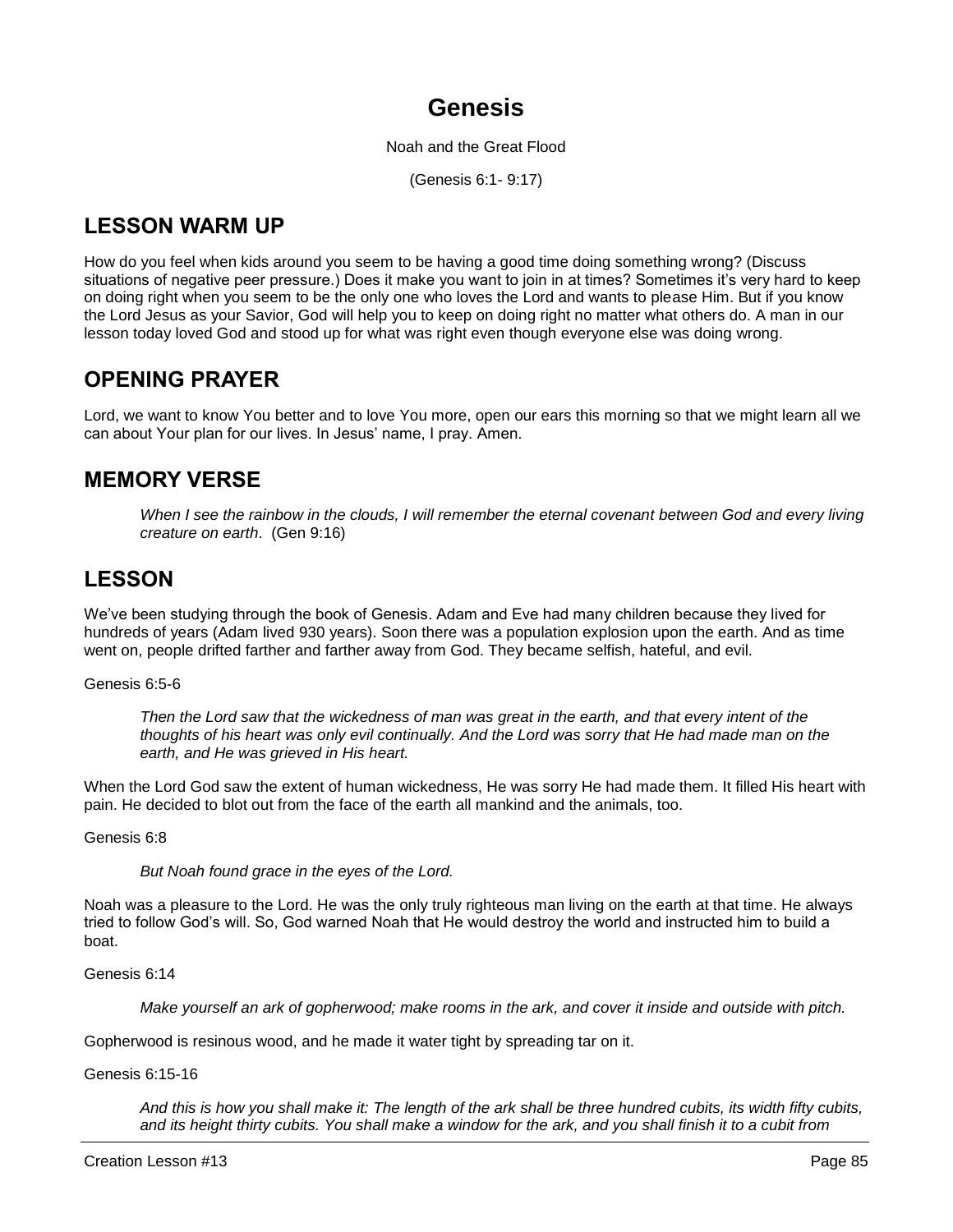*above; and set the door of the ark in its side. You shall make it with lower, second and third decks.*

The ark was as long as 1½ football fields, as tall as a four-story building, and as wide as a city block. Over 400 railroad box cars could fit on this boat; plenty of room for two of every kind of animal in the world.

It took 120 years (Genesis 6:3) for Noah to build the ark. While he was working on it his neighbors must have wondered what he was doing. Up to that point in time there had never been any rain and probably no clouds either. So, when Noah told them what God was going to do they must have thought he was crazy.

#### Genesis 6:17

*And behold, I Myself am bringing floodwaters on the earth, to destroy from under heaven all flesh in which is the breath of life; everything that is on the earth shall die.*

The people probably laughed at Noah and made fun of the boat he was building. But Noah continued to obey God. He knew that no matter what other people thought about him, it's important to obey God.

Has it ever been hard for you to obey God because you knew your friends didn't understand? Sometimes we have to make hard choices to do the right thing, even when all our friends want to do something else. It may seem easier to copy someone else's homework or cheat on a test like a lot of kids do, but what would be the right thing for you to do? Why? Or, it may seem easier to do a halfway job on your chores to get them done faster, especially if your friends do, but what would be the right thing for you to do? Why?

Others around you may not be doing what is right, and they may even think you're foolish. But God says to keep doing right and not give up. Noah did just that! People no doubt made fun of him and even hated him, but he continued to be faithful to God by doing right. Finally the day came to get in the ark.

#### Genesis 7:11-16

In the six hundredth year of Noah's life, in the second month, the seventeenth day of the month, on that day all the fountains of the great deep were broken up, and the windows of heaven were opened. And the *rain was on the earth forty days and forty nights. On the very same day Noah and Noah's sons, Shem, Ham, and Japheth, and Noah's wife and the three wives of his sons with them, entered the ark—they and every beast after its kind, all cattle after their kind, every creeping thing that creeps on the earth after its*  kind, and every bird after its kind, every bird of every sort. And they went into the ark to Noah, two by two, *of all flesh in which is the breath of life. So those that entered, male and female of all flesh, went in as God had commanded him; and the Lord shut him in.*

God closed the big door of the ark.

#### Genesis 7:19-20

*And the waters prevailed exceedingly on the earth, and all the high hills under the whole heaven were covered. The waters prevailed fifteen cubits upward, and the mountains were covered.*

This was no ordinary rainstorm. Water rose up from beneath the ground and came down from the heavens in torrents.

Remember that on the second day of creation God separated the waters below from the waters above to make a space for the sky? Well, it is at this point that the waters above the sky came down to flood the whole earth. The water rose up until it covered everything and everybody outside of the ark.

But Noah and his family and all the animals were safe inside the ark because they had followed God's directions. They were resting in God's love and care.

We can rest in God's love, too, when we obey Him. How do you know what His will is for your life? *(Pray, read the Bible, and get advice from godly people you know.)* God wants us to have a good life, but we must follow and obey His directions like Noah did. God always knows what is best for us. It can be hard to keep on doing what is right when others are doing wrong things, but remember God is with you every minute of the day. He will give you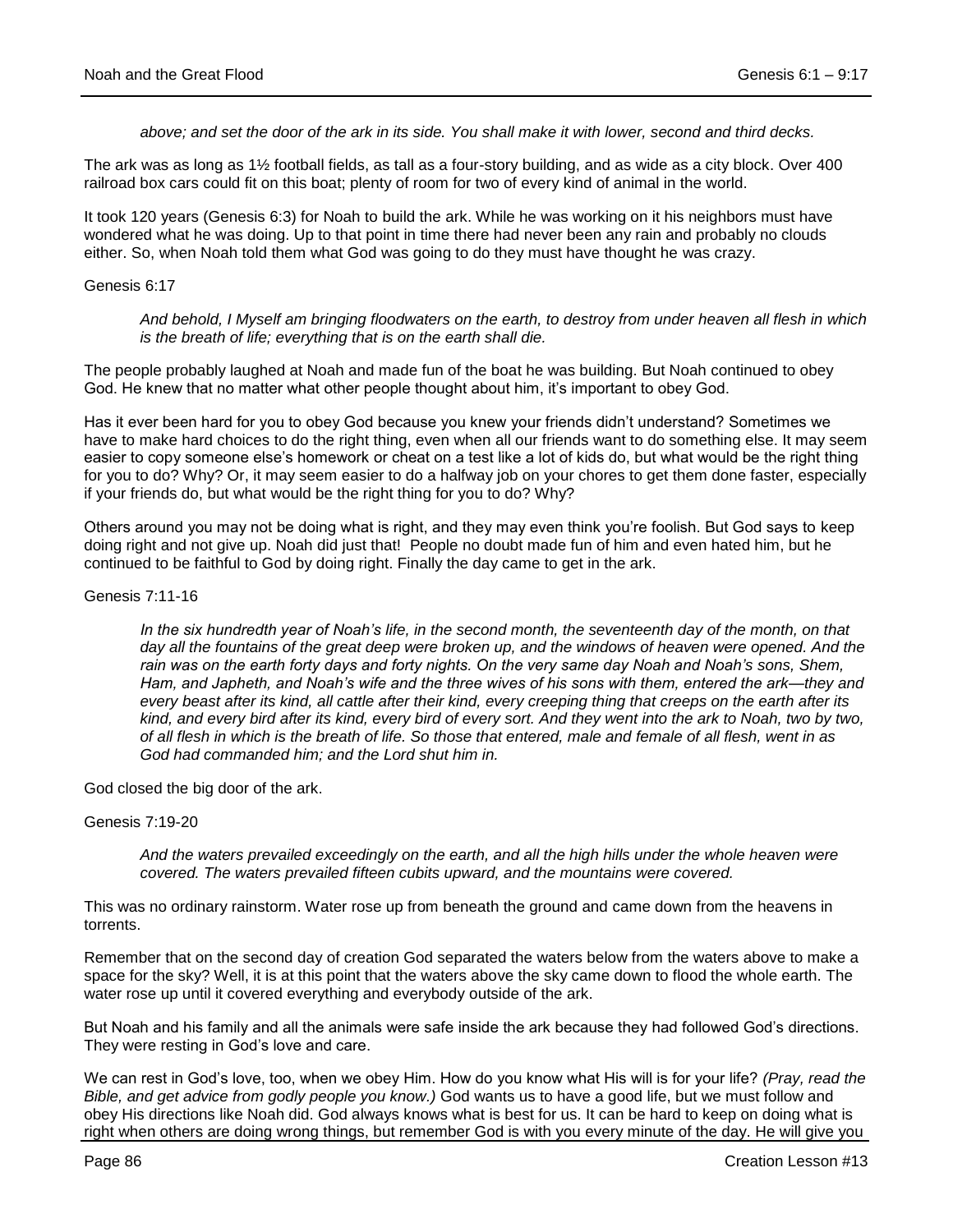strength, just like He did Noah, to keep on serving God and trusting Him year after year without quitting.

Genesis 7:24

*And the waters prevailed on the earth one hundred and fifty days.*

The waters covered the earth for 150 days. That's five months of being cooped up in a boat with a lot of stinky animals!

Genesis 8:1-3

*Then God remembered Noah, and every living thing, and all the animals that were with him in the ark. And God made a wind to pass over the earth, and the waters subsided. The fountains of the deep and the windows of heaven were also stopped, and the rain from heaven was restrained. And the waters receded continually from the earth. At the end of the hundred and fifty days the water decreased.*

When the rain finally stopped, Noah opened the window. The ark was surrounded by water so they couldn't leave the boat yet.

One day Noah set a raven free, then a dove. The dove came back with some fresh leaves in her beak, so Noah knew that plants were beginning to grow again. When Noah released another dove, it didn't come back, so Noah knew that it had found good food and a place to live.

Finally, it was time to get off the boat.

Genesis 8:15-17

*Then God spoke to Noah, saying, "Go out of the ark, you and your wife, and your sons and your sons' wives with you. Bring out with you every living thing of all flesh that is with you: birds and cattle and every creeping thing that creeps on the earth, so that they may abound on the earth, and be fruitful and multiply on the earth."*

So from Noah's family and the animals that were put on the ark, the whole earth was repopulated. So you can say that we are all related to Noah. He was our great, great, great, great .... grandpa and we're all cousins!

Noah was so thankful to be alive and to be off the boat that the first thing he wanted to do was worship God.

#### Genesis 8:20-21

*Then Noah built an altar to the Lord, and took of every clean animal and of every clean bird, and offered burnt offerings on the altar. And the Lord smelled a soothing aroma. Then the Lord said in His heart, AI will never again curse the ground for man's sake, although the imagination of man's heart is evil from his youth; nor will I again destroy every living thing as I have done."*

What is your first reaction when something good happens to you? Do you want to thank God like Noah did? God was pleased with Noah's offering and made a promise to all mankind.

#### Genesis 9:14-16

*It shall be, when I bring a cloud over the earth, that the rainbow shall be seen in the cloud; and I will remember My covenant which is between Me and you and every living creature of all flesh; the waters shall never again become a flood to destroy all flesh. The rainbow shall be in the cloud, and I will look on it to remember the everlasting covenant between God and every living creature of all flesh that is on the earth.*

Each time we see a rainbow, we can remember God's many promises to us. What is a promise God has made to you? *(He will never leave us, His love for us is everlasting, He will forgive our sins if we ask Him to…)* God has promised to help you to keep on doing right no matter what others do.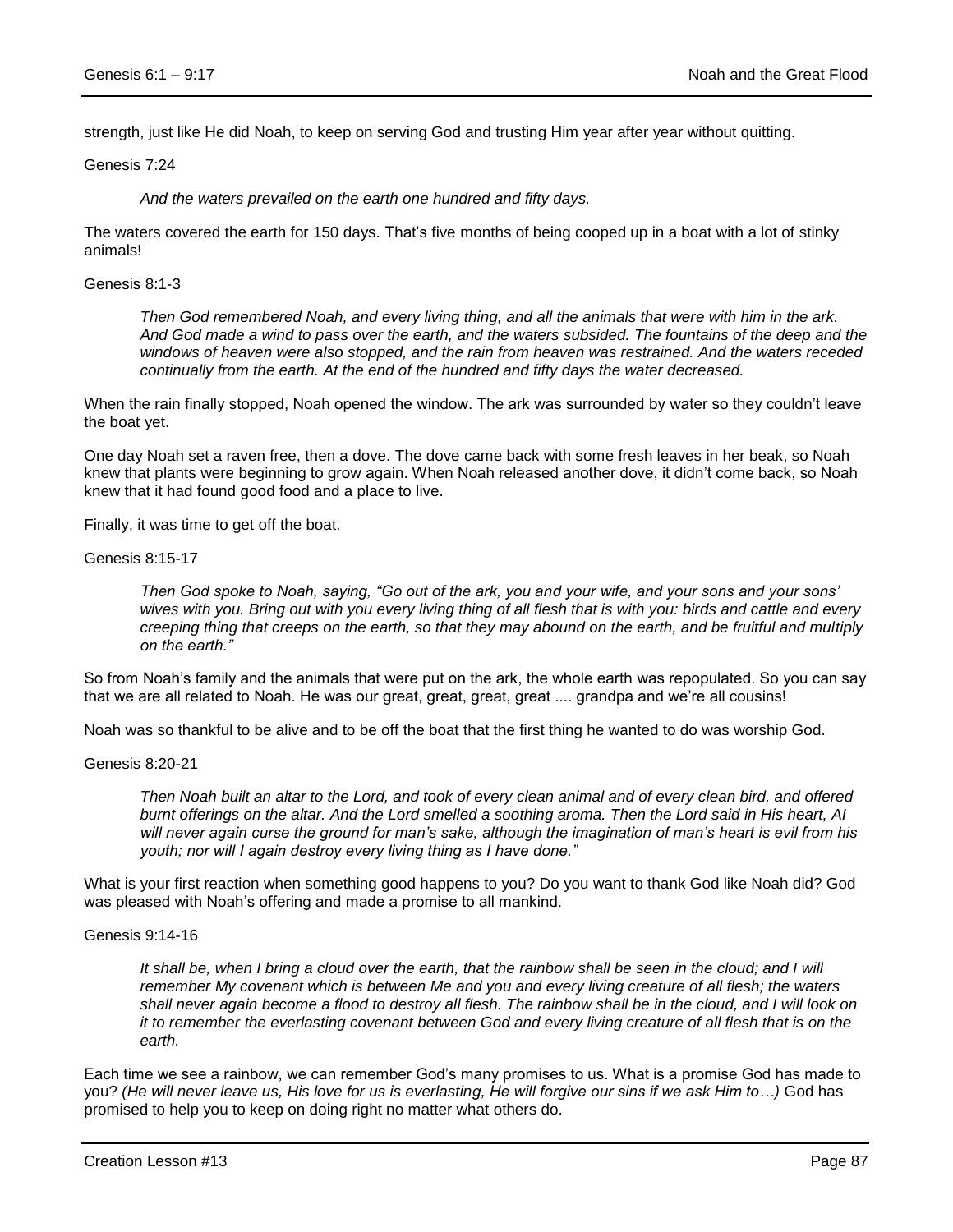Noah's experience was written down for us in the Bible so that we might see how it applies to us. If you believe that Jesus paid the price for your sins, then you are *in Christ—*that is like getting into Noah's ark. By being a Christian, we become safe from Satan and the everlasting damnation of hell. Are you sure you are *in Christ?* Do you know for sure that you are saved from the penalty of your sins? There is only one place for you to be safe from God's punishment for sin. That place of safety is the Lord Jesus Christ.

God promised Noah that He would never destroy the earth by water again. But, the Bible tells us there is a day coming when He will destroy it by fire. We must trust and obey God, so that we won't be caught unaware when it happens.

# **Closing Prayer**

Thank You God for inspiring Moses to write down what happened with Noah. There is so much for us to learn from his life. Just as You preserved Noah's life as You promised Him, so You will preserve our life as You have promised us. We want to always remember to trust and obey You in everything we do. And we always want to remember to thank You for all the good things that You do for us. In Jesus' name, I pray. Amen.

# **LEARNING CENTERS**

# **Imagination Station**

(Craft Center)

Choose from the following suggested activities:

# *1. Let It Rain*

Rain forms when growing cloud droplets become too heavy to remain in the cloud and, as a result, fall toward the earth's surface in the form of rain. But did you know that rain can also begin as ice crystals that collect to form large snowflakes? As the falling snow passes into warmer air, the flakes melt and collapse into raindrops.

Use raindrops to create beautiful and unique paintings you can frame and hang on a wall.

# *Materials:*

- Water-soluble paint
- **Paintbrush**
- Markers
- Poster board
- Spray bottles

# *Procedure:*

Use water-soluble paint or markers to make solid blocks of color on poster board. Then put the paper in the rain for a short time. (You may use squirt bottles, if it's not raining outside.) Watch as the rain "paints" your paper. Take the paper out of the rain when you think the painting is finished (before all the color is washed away). Experiment by making raindrop paintings in a light rain or drizzle, a steady rain, and a real downpour.

# *2. Rainbow Treats*

Serve your Rainbow Treats garnished with whipped topping and rainbow sprinkles. This will surely bring a smile

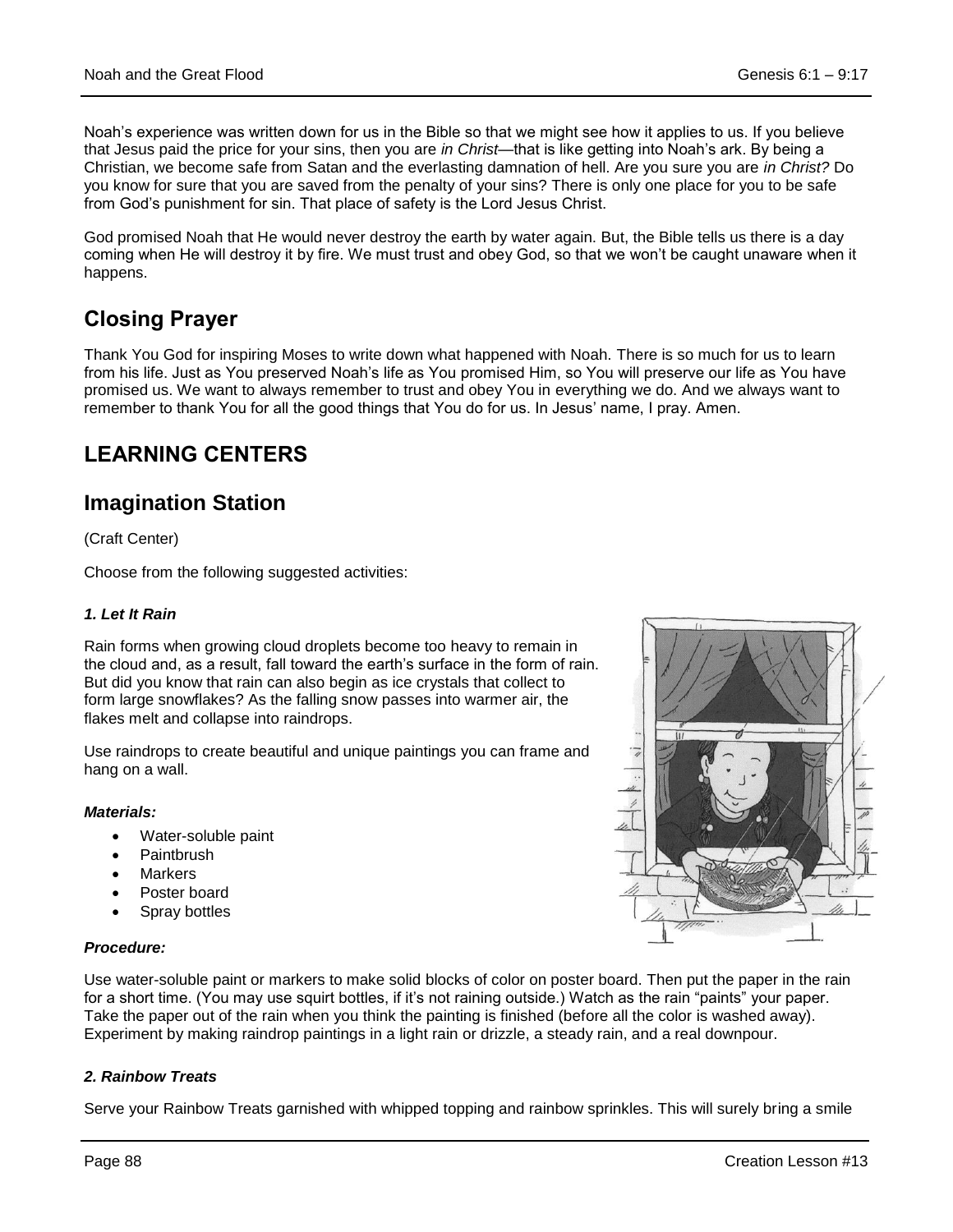and goes great with the Bible lesson on Noah and the Ark!

### *Materials:*

- 6 small boxes of Jell-O in the following colors: purple, blue, green, yellow, orange, and red.
- Clear plastic cups
- **Water**

## *Procedure:*

Start preparing the Rainbow Treats 6 days prior to serving, as follows:

- Day 1: Prepare the purple Jell-O, pour a small amount into each plastic cup. Refrigerate overnight to set.
- Day 2: Prepare the blue Jell-O and pour a small amount over the purple Jell-O in each cup. Refrigerate overnight to set.
- Day 3: Prepare the green Jell-O.
- Day 4: Prepare the yellow Jell-O.
- Day 5: Prepare the orange Jell-O.
- Day 6: Prepare the red Jell-O.

#### *3. Make a Fossil*

Mix plaster of Paris with a little water in a paper cup with a wide bottom.

Let it harden about five minutes — just enough for the child to place a shell into it. A scalloped type shell makes a nice print. But, there are various things found in fossils so if shells aren't available just use your imagination.

Let the "fossils" harden about twenty minutes

Have the children peel the paper off their "fossils".

#### *4. Make a Model of the Ark*



You can order the pattern for a visual presentation of Noah's Ark from the Institute for Creation Research, P.O. Box 2667, El Cajon, CA 92021. Have the pieces pre-cut and let the children assemble, paint and decorate.

#### *5. Make a Promise Keeper Mobile*

The rainbow was—and is—God's sign of the covenant he made with all life on earth (Gen 9:8-17). How cool that the Creator of the whole universe remembers His promise every time a rainbow appears!

Here's something to help you remember to live for God.

- 1. Cut a paper plate in half. Color or paint a rainbow on the plate half.
- 2. Cut large raindrop shapes from heavy paper. On each raindrop write a promise to God.
- 3. Tape lengths of yarn to the raindrops, then tape the yarn to the back of the rainbow.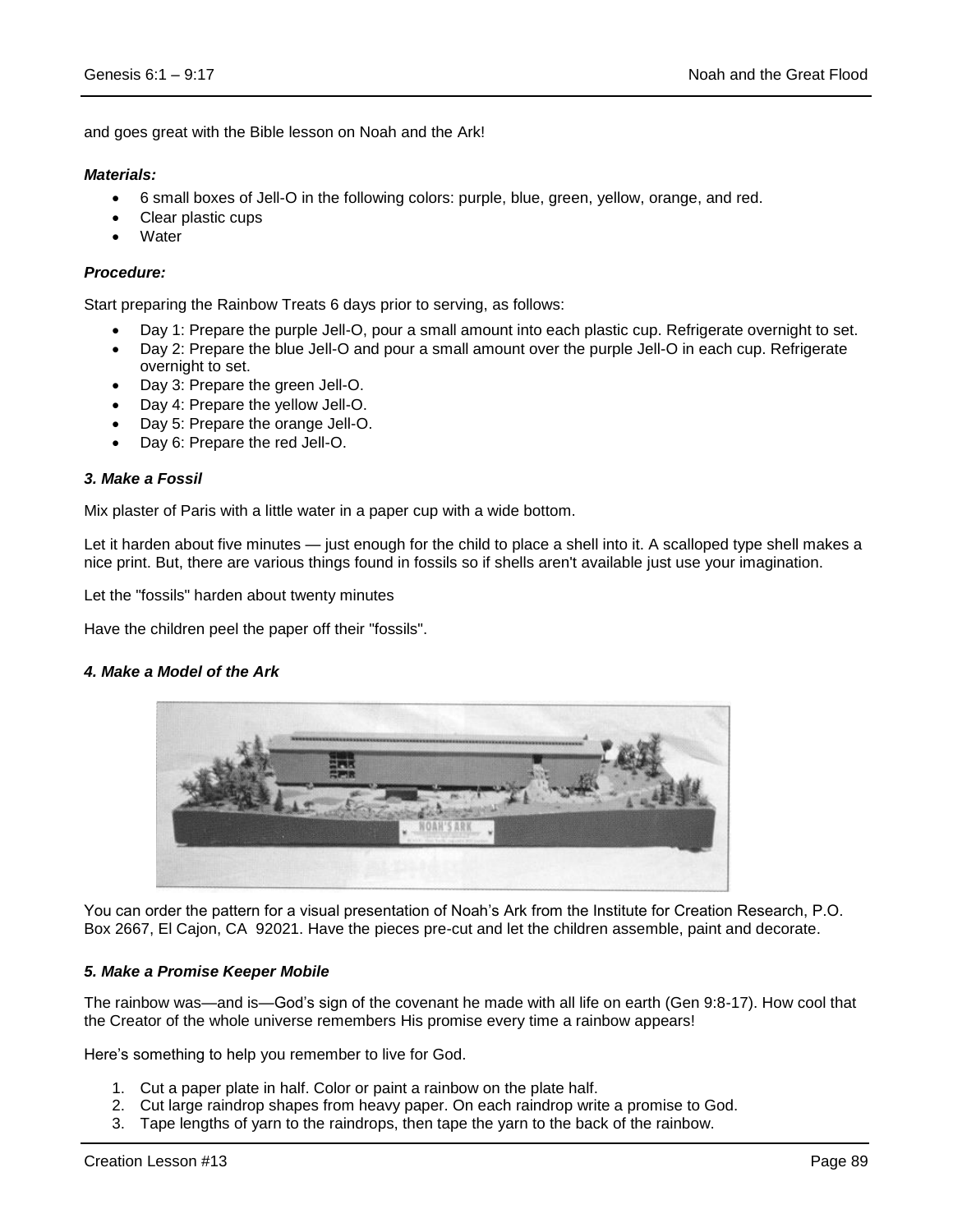4. Hang your rainbow in a window where you'll see it every day. Remember your promises, just like God remembers His.

# **Fun House**

(Game Center)

Choose from one of the following game ideas:

# *1. Animal Match Game*

# *Object*

To teach children the story of Noah

# *Procedure*

Cover the bulletin board with white butcher paper or newsprint. Make letters on construction paper or print "The Animals Came Two by Two" and position it at the top center. Reproduce large ark and place it on the board as shown. Trees may be added. Before class make two copies of each animal. On one of the animals print "Noah" and on the matching animal print "Righteous Man." Continue with the remaining five sets of animals using the following title pairs: "Ark" and "Cypress Wood," "Rain" and "Forty Days," "Rainbow" and "Covenant Sign," "Dove" and "Olive Leaf," "Ararat" and "Safe Mountain." Before class, scatter the animals around the room.

# *Game Time*

Instruct children to find the animals. When all twelve are

found, have each child find the person who has the matching animal. Have children attach their pairs to the board with tacks or tape. Lead a discussion about the words on each matching pair and what they mean.

# *2. Noah's Ark Toss*

# *Preparation*

- Make two copies of each of the animals pictured on the next page.
- Color the animals and laminate them, if possible, then cut them out.
- Use rubber bands and/or paper clips to attach them to weighted cartons.
- Put a clothespin at the top of each carton and set the cartons in two rows.
- Make five rings to toss by cutting out sections of round ice-cream containers or other round containers.

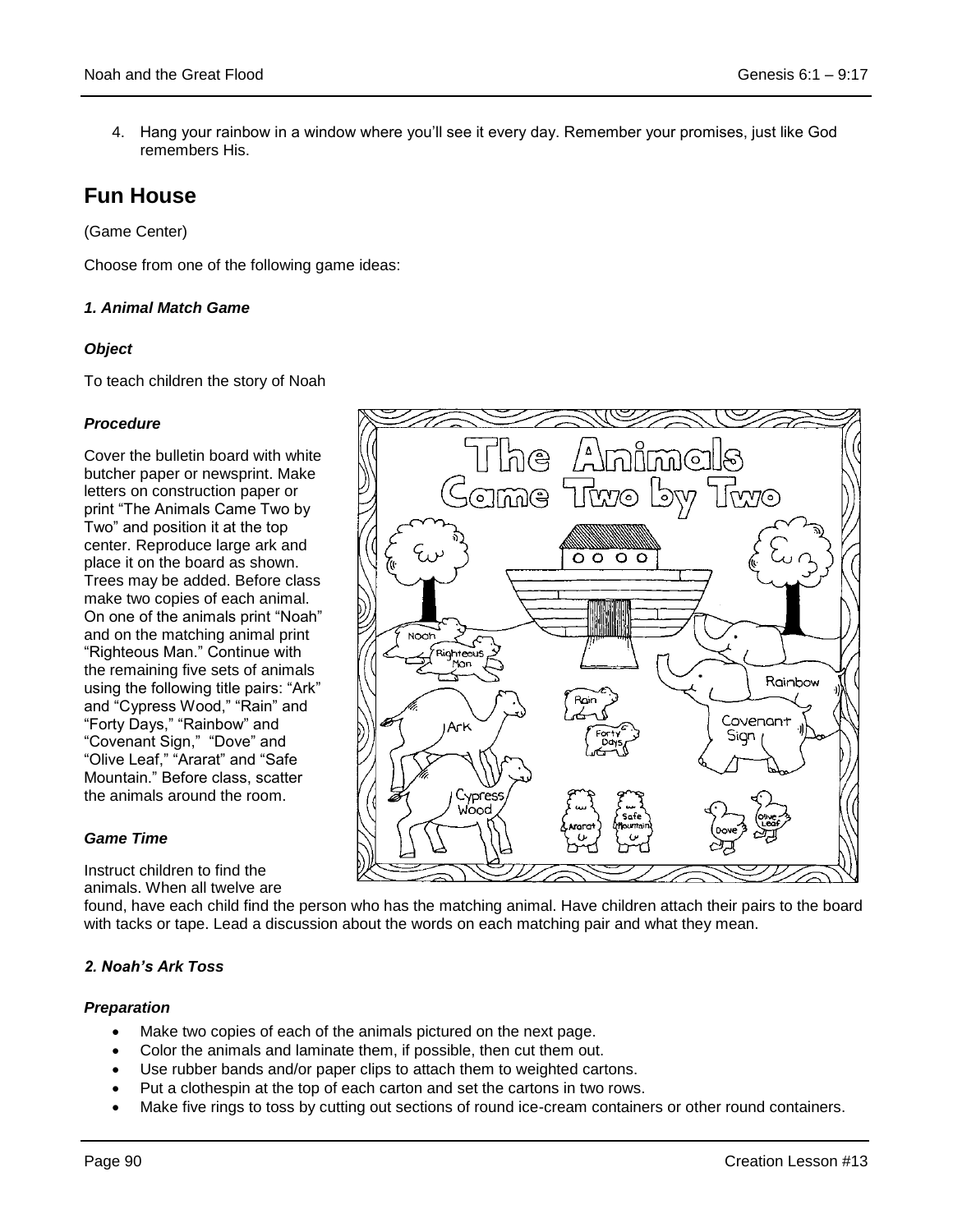## *Game Time*

- Divide the children into two teams.
- If the player can answer a question about today's lesson correctly he gets a chance to toss the five rings.
- The player stands behind a line about six feet from the containers. If a ring lands around any of the clothespins on the animal cartons, the player wins 100 points for his team.
- Give candy to all, two candies for each on the winning team.



# *Review Questions:*

- 1. What book in the Bible tells us about Noah? (Genesis)
- 2. How did God feel about the evil on the earth? (He was sorry He made humans.)
- 3. What is an Ark? (A large boat)
- 4. Who designed the Ark? (God)
- 5. How big was the Ark? (450 feel long; 400 railroad box cards could fit on this boat.)
- 6. Why did Noah find favor with God? (He lived his life in a way that pleased God.)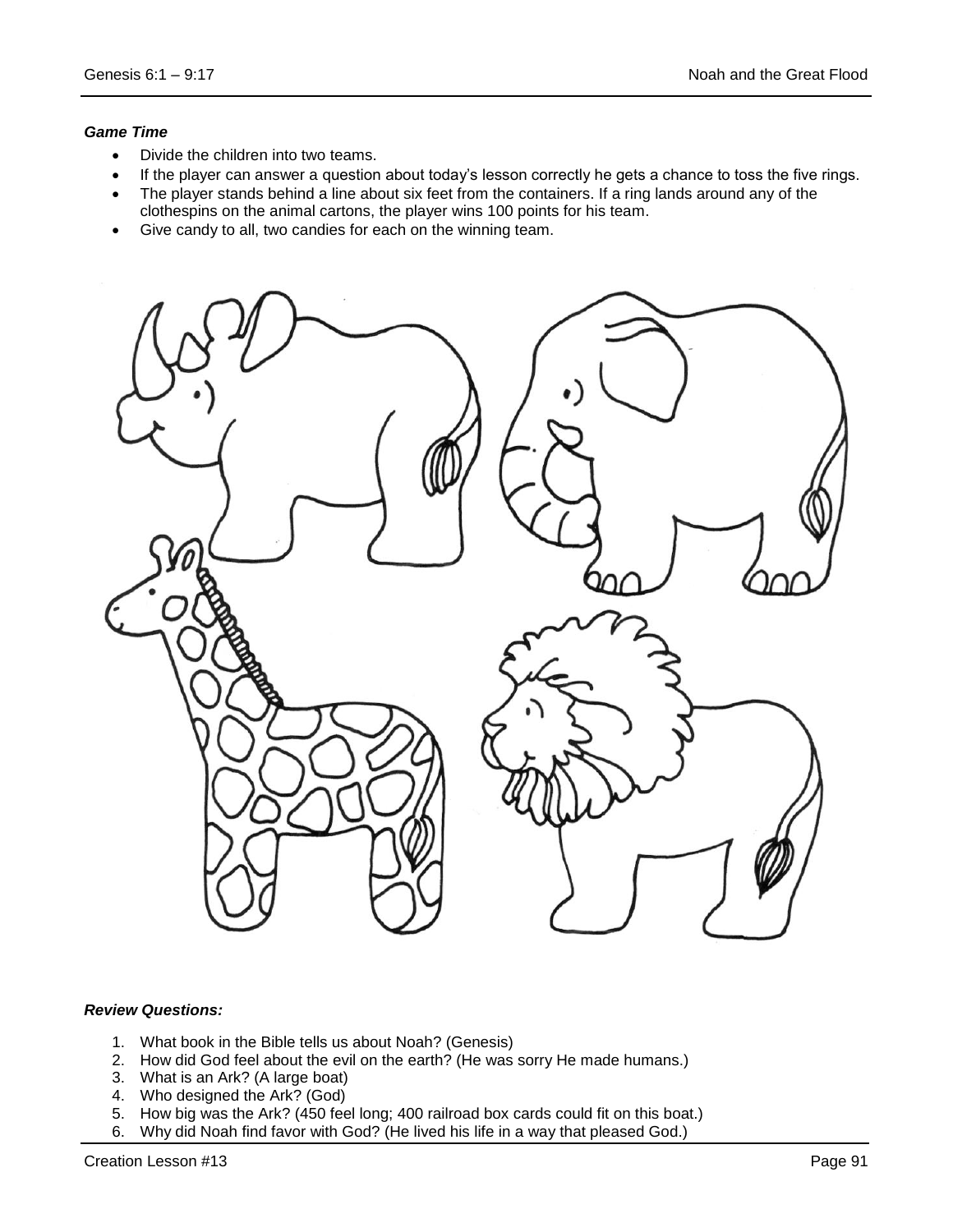- 7. Did Noah ignore all the wicked people that lived around him? (No, he preached to them.)
- 8. What do you think Noah's neighbors thought about him? (That he was crazy.)
- 9. How did Noah ever find two of every kind of animal to bring on the Ark? (God brought them to the Ark.)
- 10. Were there dinosaurs on the Ark? (Yes; they could have been in eggs or they could have been babies.)
- 11. Who closed the door of the Ark?
- 12. How did Noah feel when he stepped back on land? (He worshipped God with thanksgiving.)
- 13. What does the rainbow mean? (A reminder of God's promise not to flood the earth again.)
- 14. How many doors did the Ark have? (One) And, Jesus said, "I am the door."
- 15. Did the Flood cover the entire earth? (Yes, it went 22 feet above the highest mountain.)
- 16. How many people survived the Flood? (8 Noah and his 3 sons and their wives.)
- 17. The only safe place during the Flood was in the Ark. Where is the only safe place for us to be? (In Christ!)
- 18. How do you get "in Christ"? (By believing that Jesus paid the price for our sin.)
- 19. When we are "in Christ" what are we safe from? (Satan and the everlasting damnation of hell.)
- 20. What are some promises that God has made to us? (He will never leave us; His love for us is everlasting; He will forgive our sins if we ask Him to…)

# **God's Weird and Wonderful World**

## (Science Center)

Choose from the following suggested activities:

## *1. Discover Rainbows*

Rainbows are made from sunlight hitting rain droplets that reflect the white light into its spectrum of colors. (Illustrate with a prism if possible.)

Discuss the fact that God gave us the rainbow as a sign of His promise that He would never again cut off all flesh by the waters of a flood. When God makes a promise, He always keeps it. We can put our trust in Him.

# *2. Discover Fossils*

Evolutionists say that life started as very simple animals (like algae) and continuously evolved, over long periods of time, a little bit at a time, into very complex ones (like man). The fossil record is the basis for the evolutionist viewpoint.

If the fossil record is the basis for the evolutionist view, what do you think that the fossil record would have to show to "prove" the evolutionists theory? The fossil record would have to show examples of fossils with only slight changes between them as they got more complicated. (Teacher, use the white board to draw the evolutionary sequence, beginning with a simple celled creature, going through a worm, a coral, a fish, a frog, a dinosaur, an ape and a man. To encourage participation, ask the kids to suggest what might come next after you draw the first one.)

#### *Observing Fossils*

Fossils are the remains of plants and animals that become petrified and are preserved in rock. If you have some actual fossils to examine, note how some look like things that we can see today, and how some are like things that don't exist today.

# **What Fossil Evidence Would Show Us That Evolution Was the Right Theory?**

A fossil record that shows simple plants and animals in very old rocks, and very complex plants and animals in very young rocks. In addition, many fossils show the slow change between the simple and the complex in the middle-aged rocks.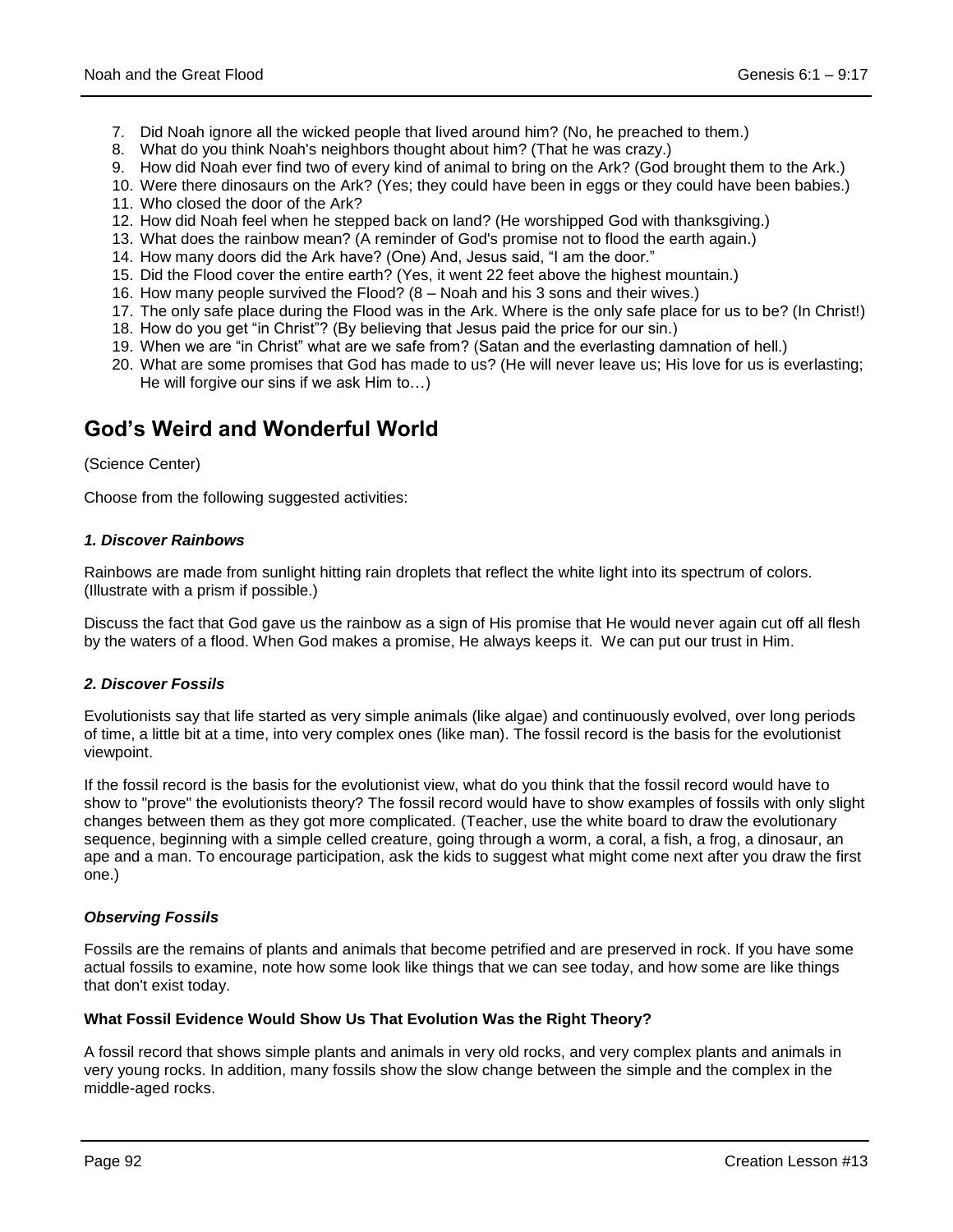## **What Fossil Evidence Would Show Us That Creation Was the Right Theory?**

Simple plant and animal fossils in very old rocks would generally look like simple plants and animals that we see today. Complex plants and animals in old rocks would be similar to complex plants and animals found today. There would be no fossils that showed a link between different plant and animal groups.

#### **What Does the Fossil Record That We See Today Suggest?**

First, the record lacks "transition" fossils that link different groups. See

http://emporium.turnpike.net/C/cs/evid1.htm for a thorough discussion. Second, there are some good examples of both complex and simple fossils in the same geologic rock formations (Paloxi River formation, etc.). See http://pathlights.com/.htm for a thorough discussion.

Darwin was troubled about the lack of evidence in the fossil record to support his theory of evolution. He felt in time that intermediate fossils would be discovered as more fossils were found. But the opposite has in fact taken place. As time has gone by, millions of fossils have been found and yet there is still no evidence that one kind of plant or animal evolved into another. The more fossils we have, the less evidence there is for evolutionist. They are now changing their story from gradual evolution to spontaneous appearances of new life forms.

#### **Additional Notes**

See http://www.geocities.com/Athens/Delphi/4881/frameset.html for a more comprehensive listing of antievolution arguments. This is part of the Creation Science Resource website.

#### **Demonstrate How to Make a Carbon Fossil**

Before you begin, show the children a real carbon fossil of a delicate leaf found on a rock. Then make carbon as follows:

- Hold a piece of aluminum foil about an inch above a candle flame until carbon from the flame coats the foil. (Caution them never to attempt this without an adult!)
- Place the foil carbon side up on the table and place a leaf on top of the carbon.
- Place a paper towel on top of the leaf and firmly press upon it so that the carbon adheres to the leaf.
- Carefully lift the leaf off and place it on a white piece of construction paper.
- Place a clean piece of paper towel on top of the leaf and press down so that the carbon leaves a nice print on the paper.

#### *3. Discover How God Brought the Animals to the Ark*

#### *Key Points:*

- Discuss possible ways of gathering all the animals. Since God does not give us details on this point, then we can only imagine what the possibilities are.
- Just as God made sure that all the animals were on the ark, so He has put mysterious instincts into animals of our day.
- How could all the animals have been cared for by Noah and his family? Do the children have any ideas as to how this could have been carried out?
- God has also made provisions for animals in our day to be able to withstand the weather and lack of available food.

#### *Background Information*

Due to the probable worldwide warm climate, animals were probably more widely distributed than they are today.

God may well have used supernatural intervention to bring the animals to the ark.

God may have used the ability of some animals to hibernate as one means of dealing with the tremendous